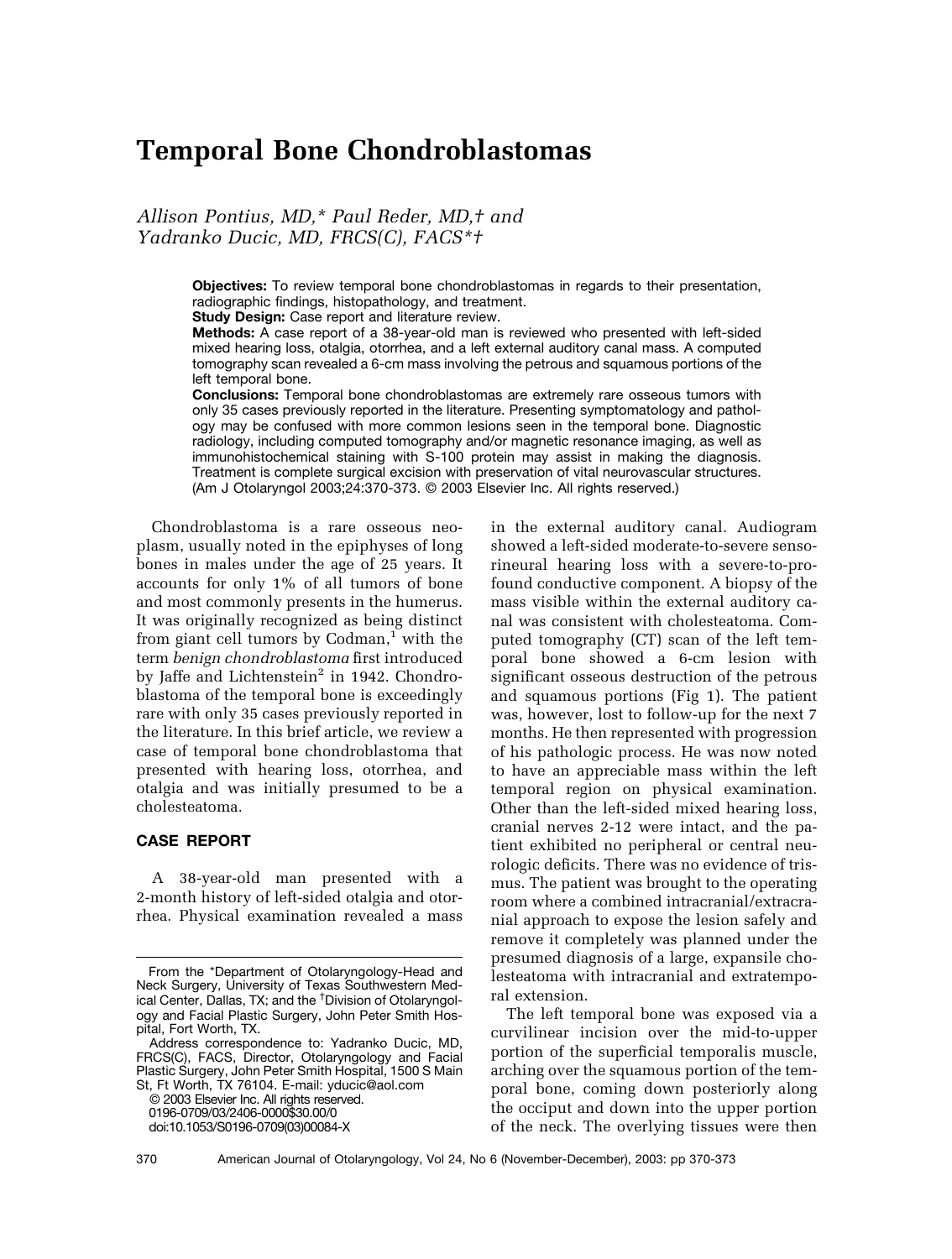<span id="page-1-0"></span>

**Fig 1. Coronal computed tomography scan showing destruction of the squamous portion of the temporal bone and temporomandibular joint by an expansile mass.**

elevated, and the temporal bone was completely exposed. The sternocleidomastoid muscle was released from the mastoid tip, and the incision was carried through the periosteum with reflection of the auricle anteriorly. The external auditory canal was transected within its osseous portion immediately lateral to the lesion present within the canal. Next, a mastoidectomy was performed. At this point, it was noted that there was a yellowish-brown mass filling the mastoid air cells with extension superiorly causing erosion through the tegmen mastoideum into the squamous portion of the temporal bone. The temporalis muscle was then elevated and released superiorly to expose the underlying tumor that was protruding through the temporal fossa directly from the middle cranial fossa. The tumor had eroded through the anterior external auditory canal and the tegmen, as well as the temporomandibular joint. The middle ear was not grossly involved with tumor; however, the incus was noted to be partially eroded. The malleus and the remaining incus were removed to allow for obliteration of the eustachian tube orifice. The stapes and the stapedius tendon were visualized and left intact. The facial nerve was fully intact and within its canal despite erosion of the temporal bone down to and including the scutum and roof of the epitympanum. The tympanic membrane and middle ear mucosa were fully removed, with subsequent obliteration of the middle ear, external auditory canal, and eustachian tube. Next, a middle fossa craniotomy was

performed to fully expose the intracranial portion of the tumor. During dissection of the tumor, it was noted to extend into the temporal lobe of the brain through the dura. The dural defect that was created was then repaired with a dural patch graft after complete tumor extirpation. Reconstruction of the skull base defect was performed with a pedicled temporalis muscle flap. A titanium mesh/hydroxyapatite cement cranioplasty was then performed to rehabilitate the calvarial defect. A 2.0-mm dynamic titanium mesh was fashioned to cover the defect with 0.5 to 1.0 cm of overlap at the periphery. The titanium mesh scaffold was rigidly fixed in place with a series of titanium screws, and then the hydroxyapatite cement was placed on the scaffold, completely covering it. This was allowed to set for 20 minutes; then the scalp was closed over bulb drains.

The patient's postoperative course was uncomplicated without development of a cerebrospinal leak. He has maintained an excellent contour in the temporal region with a well-healed incision. His cranial nerve and neurologic examination were normal, other than for the expected loss of hearing on the operated side. The patient remains clinically and radiographically disease free at 12-month follow-up.

Histologic evaluation of the specimen revealed the presence of sheets of polyhedral, mononuclear tumor cells with extensive areas of golden brown pigment deposition. Interspersed with the mononuclear cells were numerous, multinucleated giant cells ([Fig 2\)](#page-2-0). The decalcified sections contained multiple areas of chondroid differentiation associated with microscopic calcification that was in a "chicken wire" configuration. An occasional mitosis was seen. The tumor was highly vascularized throughout with no obvious areas of necrosis.

#### **DISCUSSION**

Chondroblastoma of the temporal bone was first reported by Denko and Krauel<sup>[3](#page-3-0)</sup> in 1955. Since that time, 36 cases of temporal bone chondroblastoma, including this one, have been presented in the literature.

The age range of patients presenting with temporal bone chondroblastoma has been re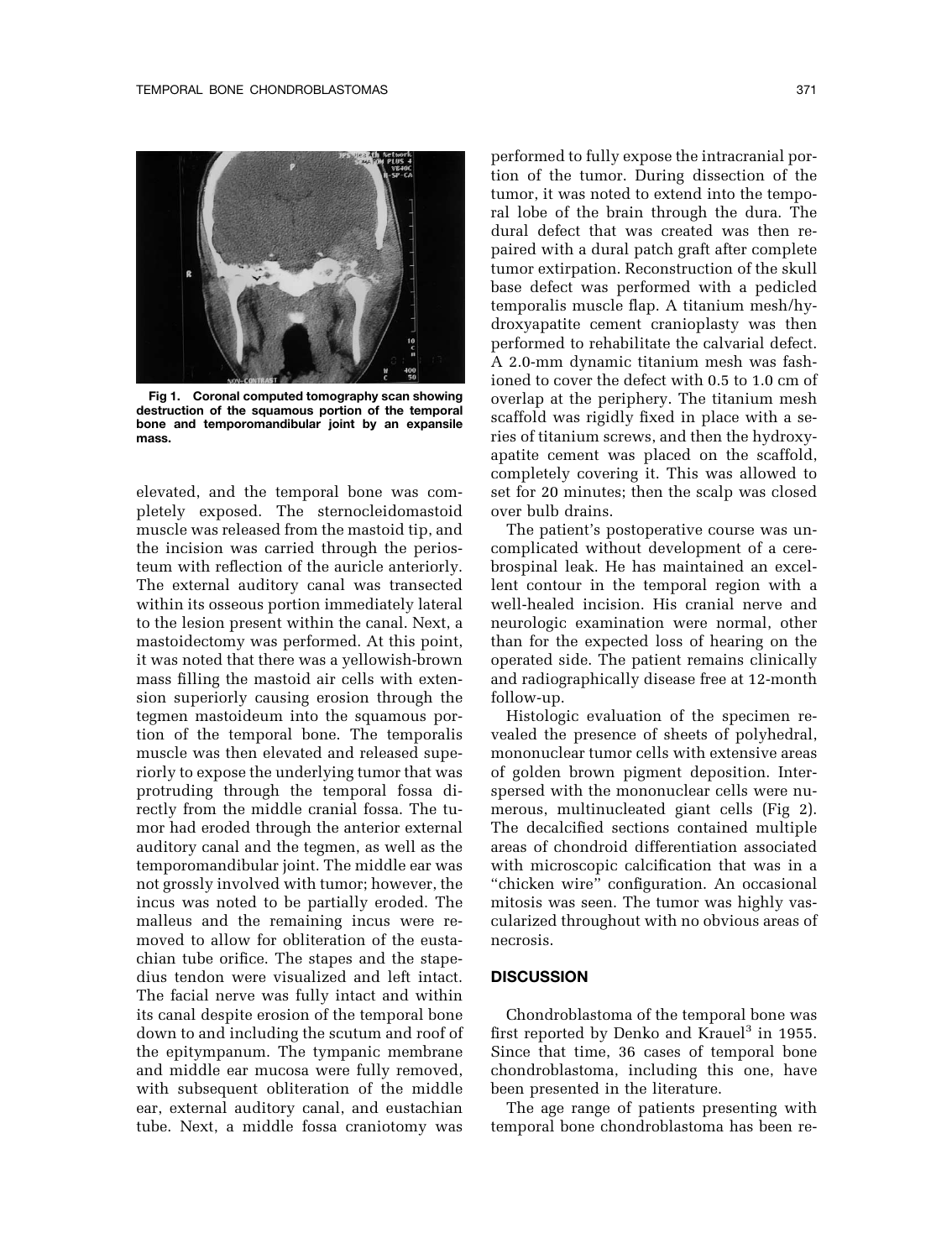<span id="page-2-0"></span>ported between 2 and 70 years of age, with a mean age of 33 years old. There is a male preponderance with a male-to-female ratio of 2 to 1.<sup>[4](#page-3-0)</sup> The most common presenting symptoms include hearing loss, otalgia, tinnitus, aural fullness, and vertigo or dysequilibrium. The most common presenting sign is that of a mass within the external auditory canal or temporal area. The differential diagnosis of a temporal bone chondroblastoma includes cholesteatoma, giant-cell tumor, aneurysmal bone cyst, solitary bone cyst, enchondroma, chondrosarcoma, and other osteogenic and cartilaginous tumors.

Radiographically, these tumors present as an osteolytic lesion of the temporal bone. They are sharply separated from the surrounding normal bone by a thin margin of increased osseous density.[5](#page-3-0) On CT, chondroblastoma typically appears as a high-density mass with mild homogenous enhancement and central, small unenhanced areas. Calcifications may also be seen within the mass. The appearance of chondroblastoma on MRI is variable but is usually low-to-intermediate intensity on T1 and T2 images. The cystic or fluid-filled areas may show areas of hyperintensity on  $T2$  images.<sup>13</sup> There is partial en-hancement seen with the use of gadolinium.<sup>[6](#page-3-0)</sup>

On gross pathological examination, the tumor has a reddish-gray or brown appearance and can be very vascular or even hemorrhagic. It contains gray, gritty regions with flecks of yellowish calcific material.<sup>[5](#page-3-0)</sup> Histologically, chondroblastomas contain cellular areas with benign multinucleated cells in variable numbers. Mitotic figures, although usually present, are sparse, and the predominant cells are rounded or polyhedral in shape. The designation of a tumor as chondroblastoma depends on foci, typically rounded, of chondroid matrix. Dystrophic calcification in these cartilaginous islands is common.<sup>7</sup> It is not uncommon to have large zones within a chondroblastoma that do not contain cartilage, and this can lead to the mistaken diagnosis of giant cell tumor because they both contain other morphologically identical cells.<sup>[7](#page-3-0)</sup> To differentiate chondroblastoma from other pathological processes with histological similarities, immunoreactivity of S-100 protein has been shown to be related to chondroid tissue formation. Chondroblastoma has been shown to have a strong immunoreactivity to S-100, whereas giant-cell tumor does not.<sup>4,8-12</sup>

In the past, treatment for chondroblastoma has included curettage, irradiation, total en bloc excision, and surgery combined with radiation. The most effective modality based on the literature review appears to be total exci-sion with or without radiation.<sup>[4](#page-3-0)</sup> However, because of the potential late development of chondrosarcoma after radiation treatment of chondroblastoma at sites other than the temporal bone, radiation is not currently recommended in the treatment of temporal bone chondroblastoma unless unresectable disease is encountered or left behind or the patient is not a good surgical candidate secondary to comorbid conditions and advanced age. There are no reports of metastatic temporal bone chondroblastoma, although there has been



**Fig 2. Hematoxylin and eosin stain (50 magnification) showing polyhedral, mononuclear tumor cells with numerous multinucleated giant cells, and multiple areas of chondroid differentiation.**